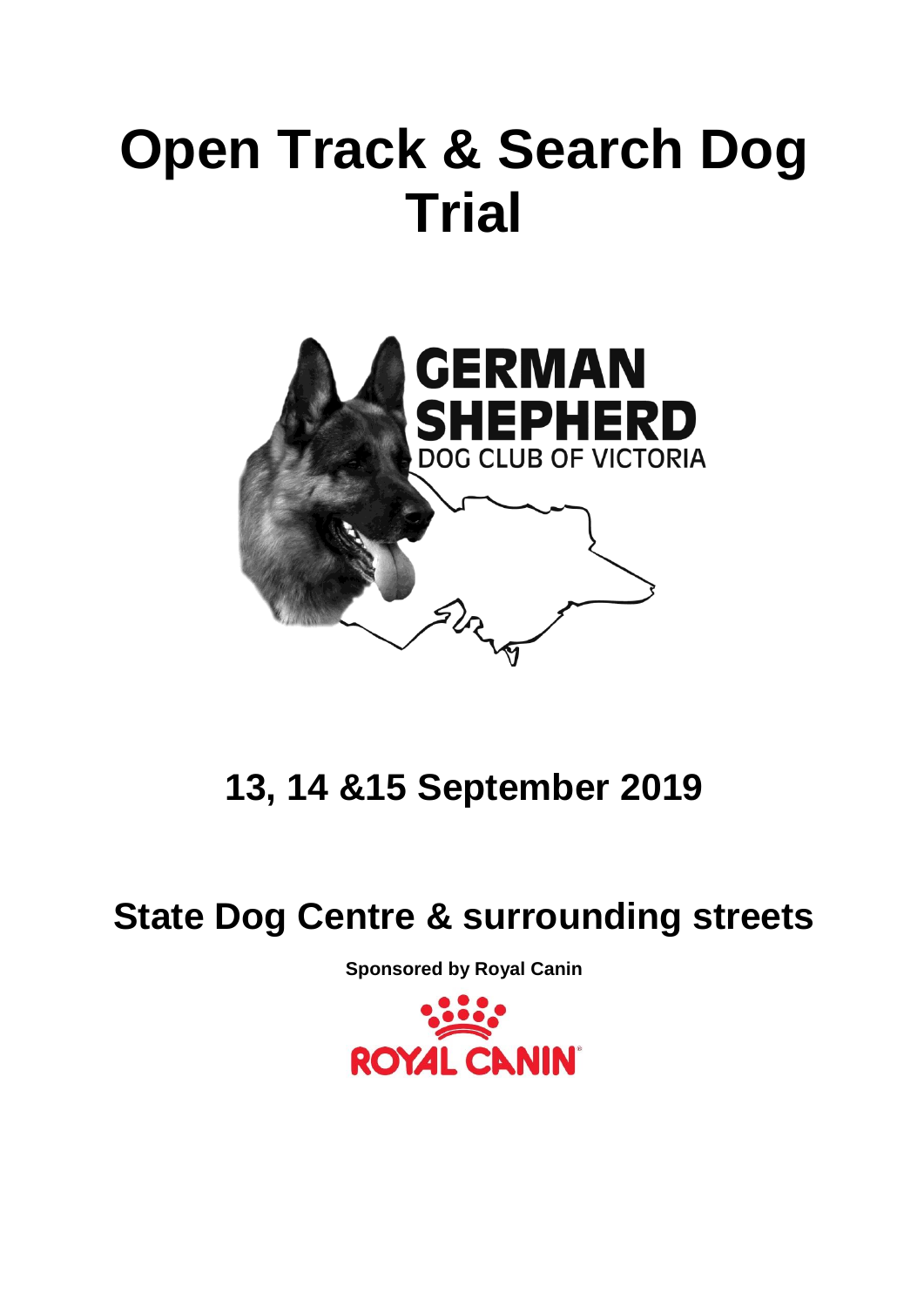|                | <b>Friday Afternoon</b> |                                                                       |                                                                            |                                                    |         |       | 13 September 2019 |  |
|----------------|-------------------------|-----------------------------------------------------------------------|----------------------------------------------------------------------------|----------------------------------------------------|---------|-------|-------------------|--|
| Cat            | <b>Test</b>             | Competitor/<br>Handler/Known Tracklayer                               | <b>Exhibit Name</b>                                                        | <b>Breed</b>                                       | D/<br>B | Judge | Grading           |  |
|                | Test 1                  | Owner: L.Powell & M.Kawecki<br>Known Tracklayer: Dale Burridge        | R.O CH MONELITE EUPHORIA CCD<br><b>TD RAE</b>                              | <b>DOBERMANN</b>                                   | B       | Dawn  | Good              |  |
| 2              | Test 1                  | Owner: Wendy Seng Hpa<br>Known Tracklayer: Bobbee Terrill             | RO. CH. VONBIOS CARINA CD. RAE.                                            | <b>GERMAN SHEPHERD</b><br><b>DOG</b>               | B       | Kim   | <b>Very Good</b>  |  |
| 3              | Test 2                  | Owner: Katrina Wenzler                                                | T.CH. SUNSHARD BEYOND THE<br>DREAM RA. WPD.                                | <b>COLLIE (ROUGH)</b>                              | B       | Judy  | Good              |  |
| $\overline{4}$ | Test 2                  | Owner: Mr S Macdonald                                                 | <b>GRAND CH. IN STOBAR QUENTIN</b><br>CDX RN TD ET AZ BSC.1                | <b>GERMAN SHEPHERD</b><br><b>DOG</b>               | D.      | Kim   | <b>Very Good</b>  |  |
| 5              | Test 3                  | Owner: Wendy Seng Hpa                                                 | DUAL CH (T) RAMARA TOTALLY<br>WICKED CCD. RAE.                             | <b>GERMAN SHEPHERD</b><br>DOG (LONG STOCK<br>COAT) | B       | Kim   | <b>Very Good</b>  |  |
| 6              | Test 4                  | <b>Owner: Bobbee Terrill</b>                                          | DUAL CH (N)(RO) STARKEHRE RUN<br>LOLA RUN CD RAE PT TDX TSD<br><b>WWPD</b> | <b>ROTTWEILER</b>                                  | B       | Kim   | Good              |  |
| $\overline{7}$ | Test 7                  | <b>Owner: Mrs M Widelock</b>                                          | T.CH. COMSTOCK INDIGO SKYE RM<br><b>RAE TSDX</b>                           | <b>SPORTING REGISTER</b>                           | B       | Dawn  | <b>Very Good</b>  |  |
| 8              | Test 9                  | Owner: Mrs D Charters & Mrs J<br>Pillinger<br>Handler: Judy Pillinger | TRIPLE CH (T) (TS CH) MARKSMAN<br><b>MAGIC MELODY</b>                      | <b>DOBERMANN</b>                                   | B       | Dawn  | Good              |  |
| 9              | Test 9                  | <b>Owner: Silvahunter Kennels</b><br><b>Elizabeth Harding</b>         | TRI CH (T & TS) WALDWIEZE<br><b>GOODY TWO SHOES (IMP NZ)</b>               | WEIMARANER                                         | B       | Kim   | <b>Very Good</b>  |  |

The GSDCV Obedience Training Committee, the Judges and Competitors thank the judge's crews for their work this weekend as Stewards, Safety Marshalls, Gophers, Track Layers, and Safety Car Drivers. Without people volunteering their time to assist judges, a Track and Search Dog event just could not happen.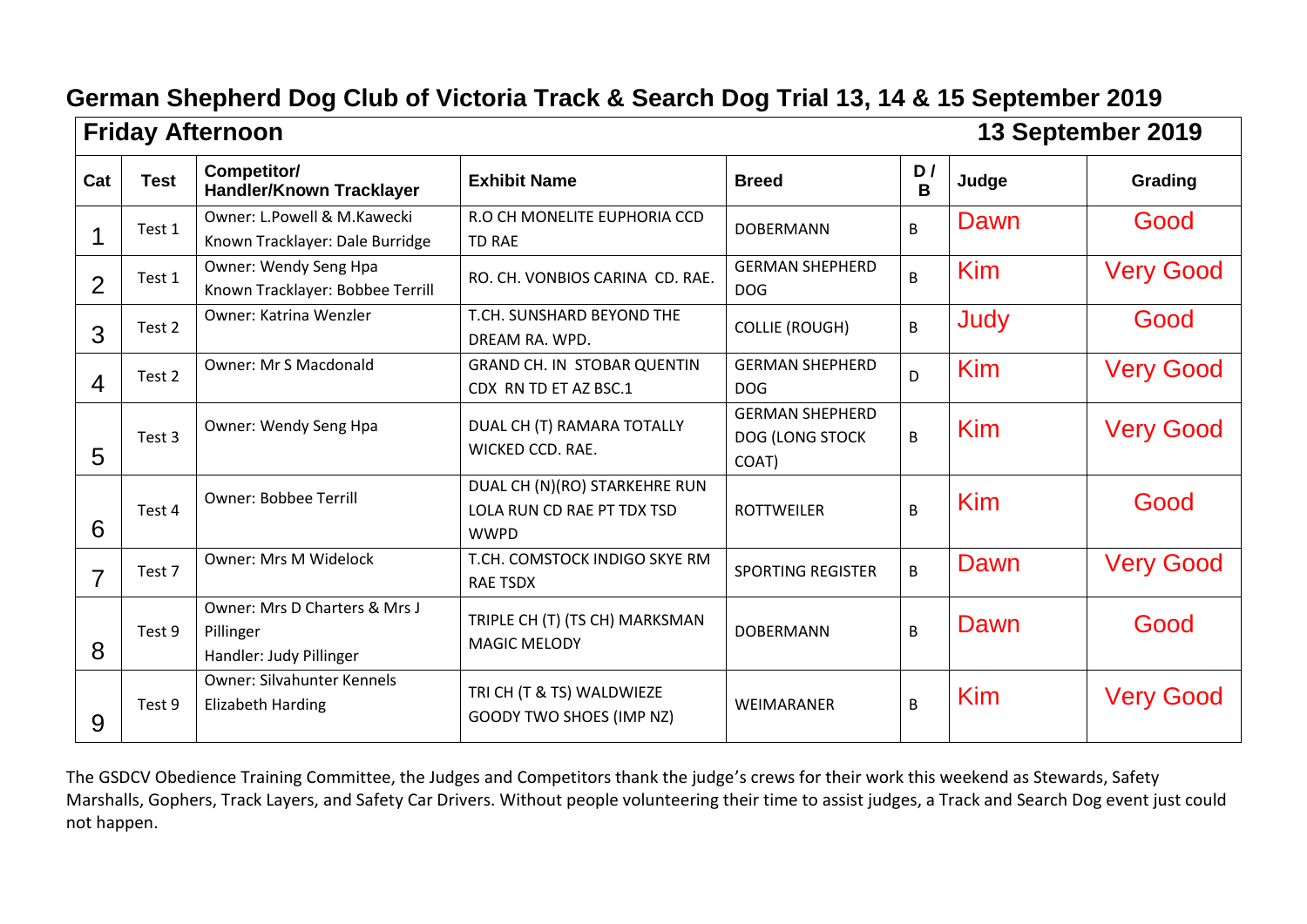|     |                     | <b>Friday Afternoon</b>                            |                                                                                |                                      |     |            | 13 September 2019 |
|-----|---------------------|----------------------------------------------------|--------------------------------------------------------------------------------|--------------------------------------|-----|------------|-------------------|
| Cat | <b>Test</b>         | Competitor/<br><b>Handler/Known Tracklayer</b>     | <b>Exhibit Name</b>                                                            | <b>Breed</b>                         | D/B | Judge      | Grading           |
| 10  | Test 9              | <b>Owner: Sue Keane</b>                            | TR CH (T, TS)MORNINGMYST<br><b>BRIGHT STAR RN</b>                              | <b>GOLDEN RETRIEVER</b>              | B.  | <b>Kim</b> | <b>Very Good</b>  |
| 11  | Test 9              | Owner: Mr M & Mrs K Buckley                        | TRIPLE CH. (T) (TS) TINKATA IN THE<br><b>LIGHT OFMY HALO RN</b>                | <b>WEIMARANER</b>                    | B   | Judy       | <b>Very Good</b>  |
| 12  | Test 9              | <b>Owner: Ms P Windlow</b>                         | TRIPLE CH (NEUTER) (T) (TS)<br>CAVILDOWN PRINCE GEORGE RAE<br>RE FS.S          | <b>KING CHARLES</b><br>SPANIEL       | D   | Dawn       | <b>Very Good</b>  |
|     | <b>Friday Night</b> |                                                    |                                                                                |                                      |     |            | 13 September 2019 |
| Cat | <b>Test</b>         | Competitor/<br><b>Handler/Known Tracklayer</b>     | <b>Exhibit Name</b>                                                            | <b>Breed</b>                         | D/B | Judge      | Grading           |
| 13  | Test 6              | <b>Owner: Carole Denehey</b>                       | AG CH 200 T CH WAIWILTA<br>ROSEWOOD ADM JDM ADO JDO<br><b>GDX SDM SPDM TSD</b> | <b>PAPILLON</b>                      | B   | Judy       | <b>Very Good</b>  |
| 14  | Test 6              | Owner: Lina Morgante                               | T CH AUSFX SEA CHANGE CDX RAE<br><b>RM TSD</b>                                 | <b>AUSTRALIAN</b><br><b>SHEPHERD</b> | B   | Judy       | <b>Very Good</b>  |
| 15  | Test 6              | <b>Owner: Miss A Mills</b>                         | T CH ROZATE CHICAGO AFTER<br><b>MIDNIGHT TSD</b>                               | <b>AUSTRALIAN</b><br><b>SHEPHERD</b> | D   | Judy       | Good              |
| 16  | Test 6              | Owner: Miss A Mills, Mrs K Dourley<br>& Mrs P Kent | T CH TAYONA I WALK THE LINE (AI)<br>TSD                                        | <b>AUSTRALIAN</b><br><b>SHEPHERD</b> | D   | Judy       | <b>Very Good</b>  |

The GSDCV Obedience Training Committee, the Judges and Competitors thank the judge's crews for their work this weekend as Stewards, Safety Marshalls, Gophers, Track Layers, and Safety Car Drivers. Without people volunteering their time to assist judges, a Track and Search Dog event just could not happen.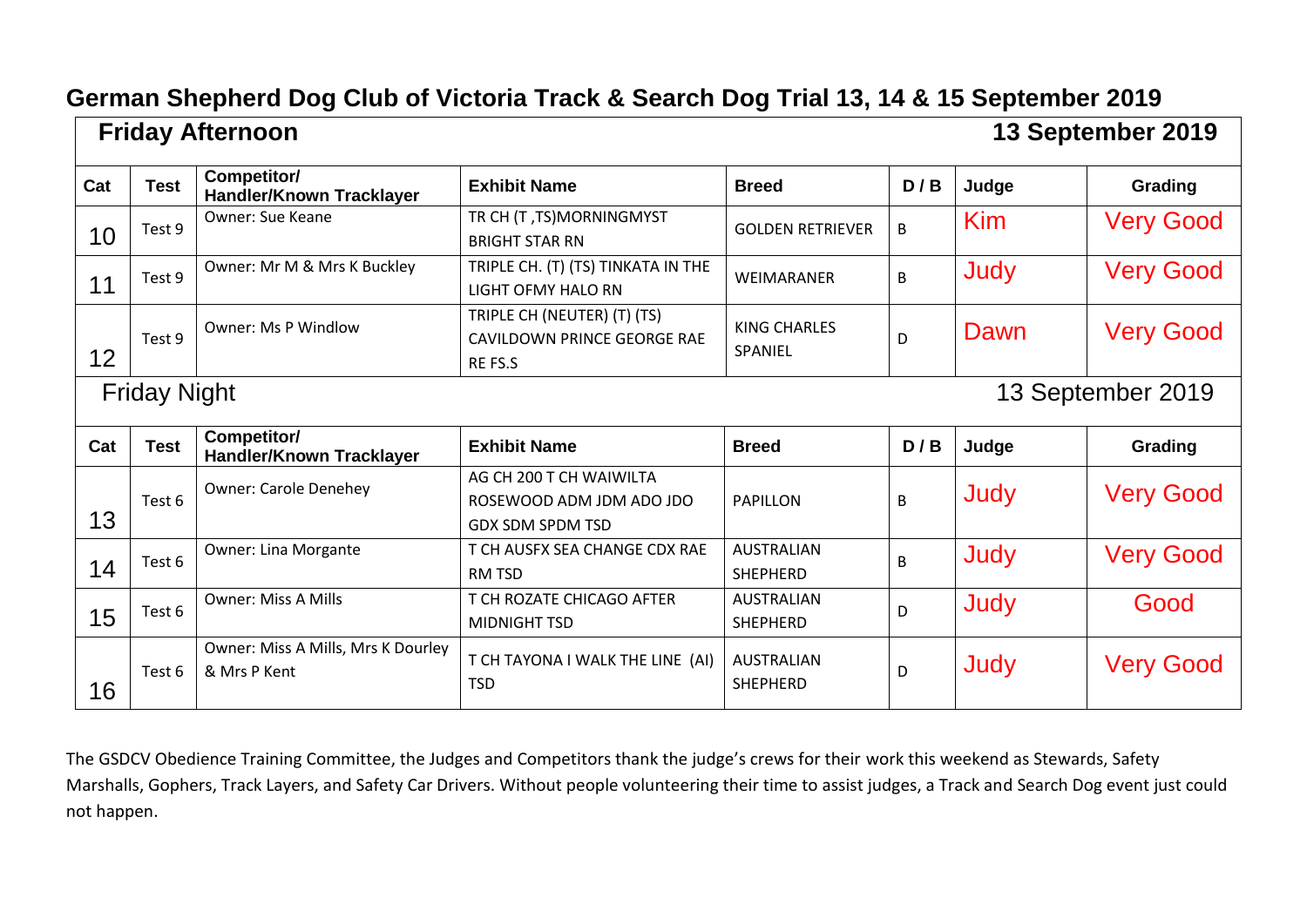| <b>Friday Night</b><br>13 September 2019 |             |                                                |                                                                                       |                                      |     |            |                  |
|------------------------------------------|-------------|------------------------------------------------|---------------------------------------------------------------------------------------|--------------------------------------|-----|------------|------------------|
| Cat                                      | <b>Test</b> | Competitor/<br><b>Handler/Known Tracklayer</b> | <b>Exhibit Name</b>                                                                   | <b>Breed</b>                         | D/B | Judge      | Grading          |
| 17                                       | Test 8      | Owner: Mr A And E Catton                       | T CH AUFYRE JAZZING WITH<br>HAMISH TSDX ET                                            | <b>GORDON SETTER</b>                 | D   | Kim        | Good             |
| 18                                       | Test 8      | Owner: Mr A And E Catton                       | T CH AUFYRE SWINGING WITH<br>ARGYLE TSDX ET                                           | <b>GORDON SETTER</b>                 | D   | <b>Kim</b> | <b>NQ</b>        |
| 19                                       | Test 8      | <b>Owner: Mrs R Walls</b>                      | T CH. DALDACH CONSTANT STELLA<br><b>CCD RN TSDX</b>                                   | <b>DACHSHUND</b>                     | B   | Dawn       | Good             |
| 20                                       | Test 8      | <b>Owner: Esther Smedley</b>                   | T.CH. BRAFFERTON STORM CHASER<br><b>TSDX</b>                                          | <b>COLLIE (ROUGH)</b>                | D   | Kim        | Pass             |
| 21                                       | Test 8      | Owner: R. Gerlach                              | DUAL CH. (T) KILLARA THE GREEN<br>MILL MURDER CCD RN TSDX                             | <b>GERMAN SHEPHERD</b><br><b>DOG</b> | D   | Dawn       | <b>Very Good</b> |
| 22                                       | Test 10     | Owner: Mr C Thompson                           | TS. CH. T.CH. ELLIETHOMPSON CCD.<br>RN. ET.                                           | <b>ASSOCIATE</b>                     | B   | Dawn       | Good             |
| 23                                       | Test 10     | <b>Owner: Mrs M Widelock</b>                   | T.CH TS.CH GR.H.CH ALLAMBIE<br>SNIPPETTS HXAS HXBD HIBS HSAC<br>ADX SDX SPDX GD JD ET | <b>SPORTING REGISTER</b>             | B   | Dawn       | <b>Excellent</b> |
| 24                                       | Test 10     | <b>Owner: Esther Smedley</b>                   | TS.CH. T.CH. BRAFFERTON NIGHT<br><b>NAVIGATOR HSAS</b>                                | <b>COLLIE (ROUGH)</b>                | B   | <b>Kim</b> | <b>Very Good</b> |

The GSDCV Obedience Training Committee, the Judges and Competitors thank the judge's crews for their work this weekend as Stewards, Safety Marshalls, Gophers, Track Layers, and Safety Car Drivers. Without people volunteering their time to assist judges, a Track and Search Dog event just could not happen.

The GSDCV OTC thanks the "back room" volunteers who have assisted in the administration and catering of the event over the weekend.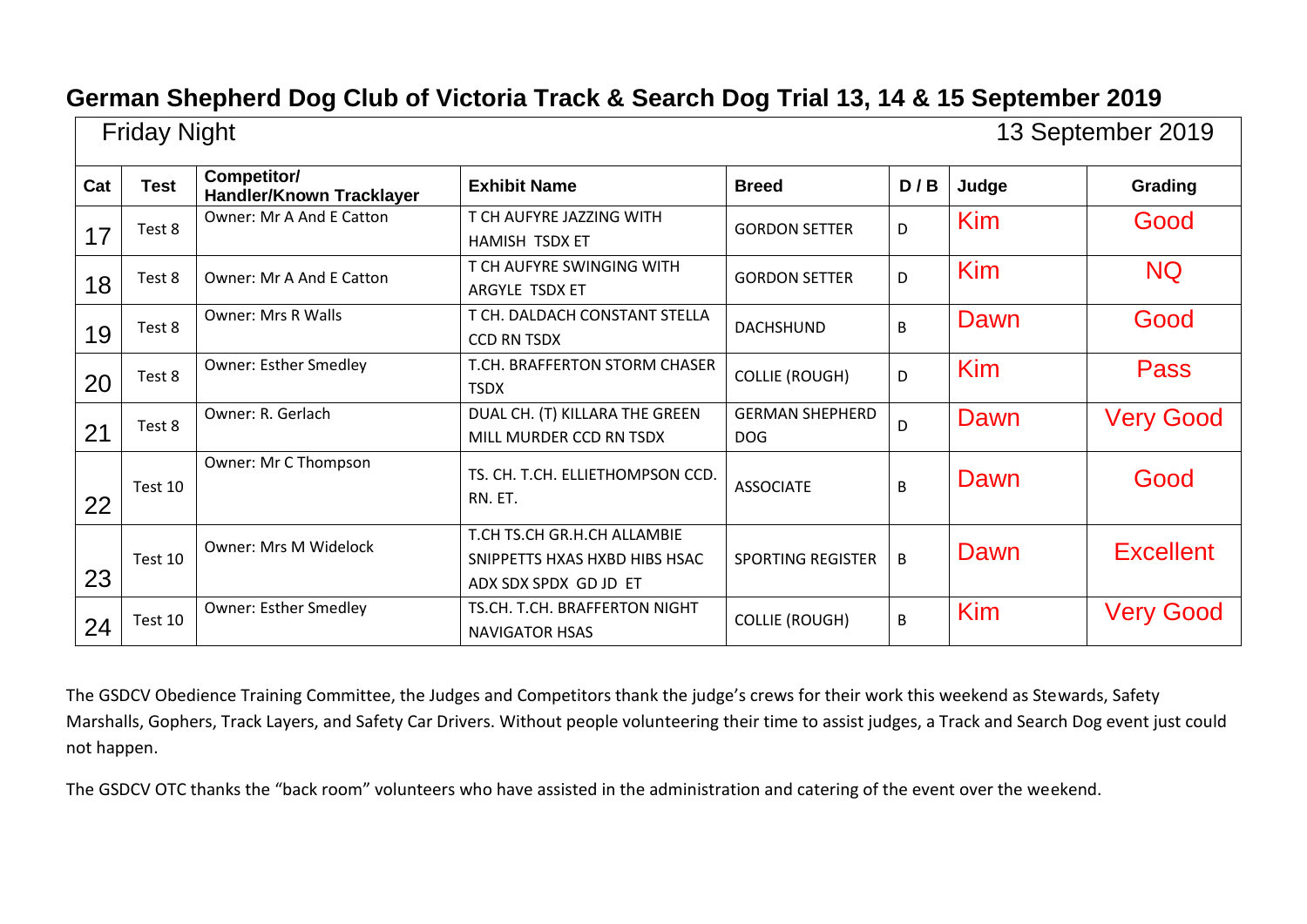| 14 September 2019<br>Saturday Afternoon |             |                                                                  |                                                                                        |                                                    |     |            |                  |
|-----------------------------------------|-------------|------------------------------------------------------------------|----------------------------------------------------------------------------------------|----------------------------------------------------|-----|------------|------------------|
| Cat                                     | <b>Test</b> | <b>Competitor/</b><br><b>Handler/Known Tracklayer</b>            | <b>Exhibit Name</b>                                                                    | <b>Breed</b>                                       | D/B | Judge      | Grading          |
| 25                                      | Test 1      | <b>Owner: Mrs.Sonia Hall</b><br>Known Track Layer: Shirley Noble | TCH. KWIKPAWSENYA CCD.                                                                 | <b>ASSOCIATE</b>                                   | B   | Judy       | <b>NQ</b>        |
| 26                                      | Test 1      | Owner: Lauren Brownhill<br>Known Track Layer: Brendan<br>Groves  | DUAL CH (T) SUP CH RIMERINI<br>DARE TO DREAM AZ RE                                     | <b>GERMAN SHEPHERD</b><br>DOG (LONG STOCK<br>COAT) | B   | Kim        | <b>Very Good</b> |
| 27                                      | Test 1      | <b>Owner: Lorraine Pope</b><br>Known Track Layer:                | RO CH DANNYDOODLE CDX PT RAE<br>ET TDX JD                                              | <b>ASSOCIATE</b>                                   | D   | Dawn       | Good             |
| 28                                      | Test 2      | Owner: Mr P O'Bryan                                              | T CH SEIGEN FREYA AZ. CD. RA. ET                                                       | <b>GERMAN SHEPHERD</b><br><b>DOG</b>               | B   | Dawn       | Good             |
| 29                                      | Test 3      | Owner: Dr G Henning                                              | MAINSTREET ROGUE ONE RN TDX                                                            | <b>AUSTRALIAN</b><br><b>SHEPHERD</b>               | B   | Kim        | Good             |
| 30                                      | Test 3      | Owner: Kellie Monea                                              | <b>CONINGSBURGH DIAMONDS N</b><br><b>PEARLS RN TDX</b>                                 | <b>LABRADOR</b><br><b>RETRIEVER</b>                | B   | Dawn       | <b>Very Good</b> |
| 31                                      | Test 3      | Owner: Lauren Brownhill                                          | GRAND CH TRI NEUT CH (T) (RO)<br><b>COLWHIP GOLDEN SHIMMER CD</b><br>RAE HTM.S FS.N ET | <b>GERMAN SHEPHERD</b><br><b>DOG</b>               | B   | Kim        | Good             |
| 32                                      | Test 4      | <b>Owner: Maribeth Murphy</b>                                    | T.CH.WALAMARA STEP-IN TIME (AI)<br>(IMP NZL) CCD.RE. TSD.                              | <b>DOBERMANN</b>                                   | D   | <b>Kim</b> | <b>Very Good</b> |
| 33                                      | Test 4      | Owner: J Patchett & C Ryan                                       | NZ CH & AUST GR CH DUAL CH (T)<br>TANIWHA HINEMOA E.T. T.S.D.<br>(IMP <sub>NZ</sub> )  | <b>ENGLISH SPRINGER</b><br>SPANIEL                 | B   | Judy       | Good             |
| 34                                      | Test 4      | Owner: Jolanta Terlecka                                          | T.CH.ALCHEMY HONEY BABY TSD                                                            | <b>ROTTWEILER</b>                                  | B   | <b>Kim</b> | <b>NQ</b>        |
| 35                                      | Test 4      | <b>Owner: Lorraine Pope</b>                                      | T CH RO CH ROBBIEDOGGIE PT CDX<br>RAE ET TSD JD                                        | <b>ASSOCIATE</b>                                   | D   | Dawn       | <b>Very Good</b> |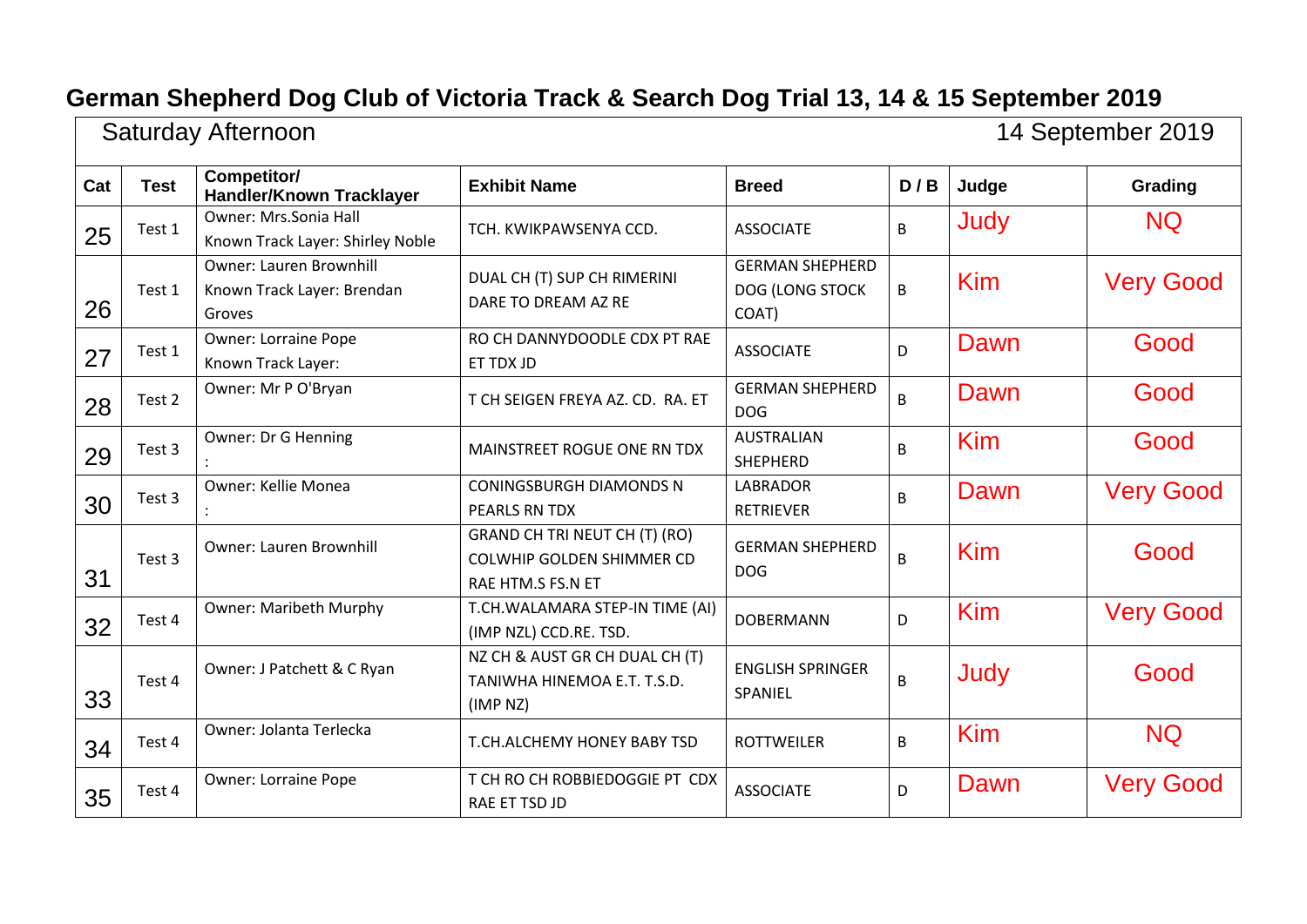|     | 14 September 2019<br>Saturday Afternoon    |                                                |                                                                   |                                                       |     |            |                  |  |  |  |  |
|-----|--------------------------------------------|------------------------------------------------|-------------------------------------------------------------------|-------------------------------------------------------|-----|------------|------------------|--|--|--|--|
| Cat | <b>Test</b>                                | Competitor/<br><b>Handler/Known Tracklayer</b> | <b>Exhibit Name</b>                                               | <b>Breed</b>                                          | D/B | Judge      | Grading          |  |  |  |  |
| 36  | Test 5                                     | Owner: Mrs Shirley Noble                       | T.CH. EDDIEBELLEME TSD.RN                                         | <b>ASSOCIATE</b>                                      | D   | Judy       | <b>NQ</b>        |  |  |  |  |
| 37  | Test 9                                     | <b>Owner: Maribeth Murphy</b>                  | TCH. TSCH. WALAMARA MADE-TO<br>PLEASE CD RE RAE ET (IMP NZL)      | <b>DOBERMANN</b>                                      | B   | <b>Kim</b> | <b>Very Good</b> |  |  |  |  |
| 38  | Test 9                                     | Owner: J Patchett & C Ryan                     | GR CH TRIPLE CH (T) (TS) TANIWHA<br>ROBIN HOOD (AI) R.N. (IMP NZ) | <b>CLUMBER SPANIEL</b>                                | D   | Judy       | <b>NQ</b>        |  |  |  |  |
| 39  | Test 9                                     | <b>Owner: Leigh Williams</b>                   | T.CH. BEARSDEN SUNSHINE TSDX                                      | <b>GOLDEN RETRIEVER</b>                               | B   | Dawn       | <b>Very Good</b> |  |  |  |  |
|     | 14 September 2019<br><b>Saturday Night</b> |                                                |                                                                   |                                                       |     |            |                  |  |  |  |  |
| Cat | <b>Test</b>                                | Competitor/<br><b>Handler/Known Tracklayer</b> | <b>Exhibit Name</b>                                               | <b>Breed</b>                                          | D/B | Judge      | Grading          |  |  |  |  |
| 40  | Test 6                                     | Owner: Greg Chapman                            | WOODWYCH HOT GOSSIP T CH                                          | <b>GERMAN</b><br><b>SHORTHAIRED</b><br><b>POINTER</b> | B   | Kim        | <b>Very Good</b> |  |  |  |  |
| 41  | Test 6                                     | Owner: Agnes Pali                              | DUAL CH (T) HUBERTUS GINGER<br><b>SPICE ET TSD</b>                | <b>HUNGARIAN VIZSLA</b>                               | B   | Dawn       | <b>Very Good</b> |  |  |  |  |
| 42  | Test 6                                     | Owner: Lauren Brownhill                        | T CH RO CH PHOENIX BROWNHILL                                      | <b>ASSOCIATE</b>                                      | B   | Kim        | <b>Very Good</b> |  |  |  |  |

**Sponsored by Royal Canin**

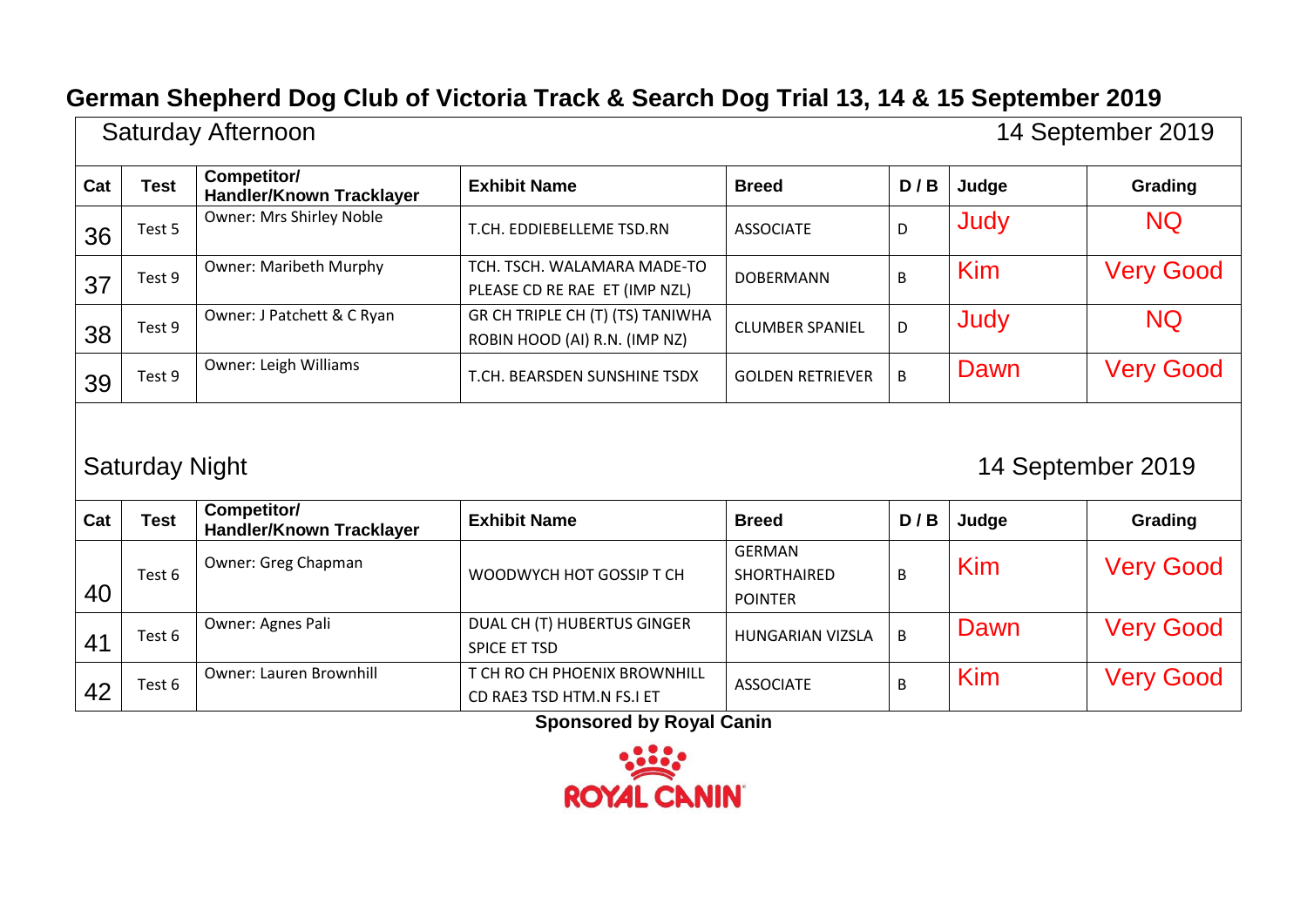|     | <b>Saturday Night</b> |                                         |                                                                       |                                         |         |            | 14 September 2019 |
|-----|-----------------------|-----------------------------------------|-----------------------------------------------------------------------|-----------------------------------------|---------|------------|-------------------|
| Cat | <b>Test</b>           | Competitor/<br>Handler/Known Tracklayer | <b>Exhibit Name</b>                                                   | <b>Breed</b>                            | D/<br>B | Judge      | Grading           |
| 43  | Test 6                | <b>Owner: Marie Felsovary</b>           | TCH RAMARA JUSTA BIACHE CCD<br>RA TSD HSAS ET                         | <b>GERMAN SHEPHERD</b><br><b>DOG</b>    | B       | Judy       | <b>NQ</b>         |
| 44  | Test 8                | Owner: B & L. J. Evertsen<br>Handler:   | DUAL CH (T) WEILANDER COLD TO<br>INFINITY (LH) (AI) RM. NRA. TSDX.    | <b>WEIMARANER</b><br>(LONGHAIR)         | B       | Dawn       | <b>Very Good</b>  |
| 45  | Test 8                | Owner: Mr Dion Olszewski                | T.CH. BROMHUND KNIGHT RIDER<br><b>TSD</b>                             | <b>WEIMARANER</b>                       | D       | Judy       | <b>Very Good</b>  |
| 46  | Test 8                | Owner: Mr P & Mrs D Howard              | T CH. KILLARA SPLASH THE CASH<br><b>CCD RN TSD</b>                    | <b>GOLDEN RETRIEVER</b>                 | B       | Kim        | <b>Very Good</b>  |
| 47  | Test 10               | <b>Owner: Mrs N Holden</b>              | T CH. TS.CH PEMVALE STAR TREK<br><b>CCD RN</b>                        | <b>WELSH CORGI -</b><br><b>PEMBROKE</b> | D       | <b>Kim</b> | <b>Very Good</b>  |
| 48  | Test 10               | Owner: Mrs.Sonia Hall                   | TSCH.TCH SNOFALL ON YA SKATES<br>MATE CCD.ET.RN.                      | <b>SIBERIAN HUSKY</b>                   | D       | Judy       | Good              |
| 49  | Test 10               | <b>Owner: Carole Denehey</b>            | TSD CH AG CH 400 T CH PHINEAS<br>FOGG ADM JDM ADO JDO SPDM<br>SDM GDX | <b>ASSOCIATE</b>                        | D       | Dawn       | <b>Excellent</b>  |
| 50  | Test 10               | Owner: Lin Milne                        | TS.CH. T CH. DJENUEN TRIPLE<br>TREAT AZ TSDX                          | <b>GERMAN SHEPHERD</b><br><b>DOG</b>    | B       | Judy       | Good              |
| 51  | Test 10               | <b>Owner: Miss Nicole Phillips</b>      | TRIPLE CH (T) (TS) KAGISO POWER<br>OF ONE                             | <b>ROTTWEILER</b>                       | D       | Dawn       | <b>Very Good</b>  |

The GSDCV Obedience Training Committee, the Judges and Competitors thank the judge's crews for their work this weekend as Stewards, Safety Marshalls, Gophers, Track Layers, and Safety Car Drivers. Without people volunteering their time to assist judges, a Track and Search Dog event just could not happen.

The GSDCV OTC thanks the "back room" volunteers who have assisted in the administration and catering of the event over the weekend.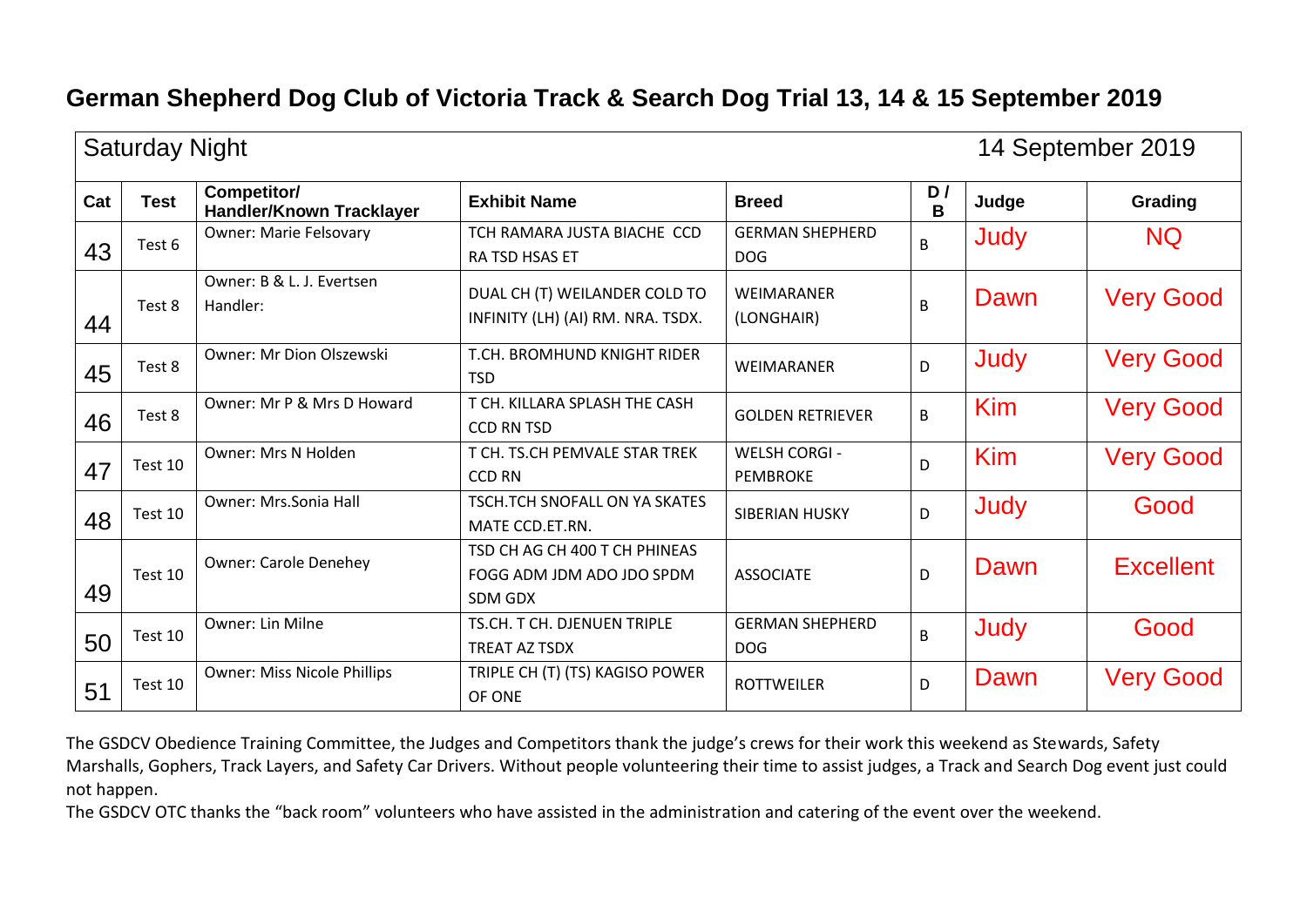÷.

|     |             | <b>Sunday Afternoon</b>                                                                   |                                                                   |                                                 |         |            | 15 September 2019 |
|-----|-------------|-------------------------------------------------------------------------------------------|-------------------------------------------------------------------|-------------------------------------------------|---------|------------|-------------------|
| Cat | <b>Test</b> | Competitor/<br><b>Handler/Known Tracklayer</b>                                            | <b>Exhibit Name</b>                                               | <b>Breed</b>                                    | D/<br>B | Judge      | Grading           |
| 52  | Test 1      | <b>Owner: Miss C Hodges</b><br>Known Tracklayer: Amy Butler                               | CH SUNSHARD THE ALCHEMIST CCD<br><b>RE TDX</b>                    | <b>COLLIE (SMOOTH)</b>                          | D       | Dawn       | Good              |
| 53  | Test 1      | <b>Owner: Narelle Cullen</b><br>Known Tracklayer: Harry Hienen                            | *CH. STOBAR YALINA 'A' 'Z' BS CL 1                                | <b>GERMAN SHEPHERD DOG</b><br>(LONG STOCK COAT) | B       | Dawn       | <b>Pass</b>       |
| 54  | Test 1      | Owner: Jenny Delmenico<br>Handler: Tara Delmenico<br>Known Tracklayer: Jenny<br>Delmenico | JENDALLY PERFECT PRINCESS TD                                      | <b>DALMATIAN</b>                                | B       | Kim        | Good              |
| 55  | Test 1      | <b>Owner: Brafferton Kennels</b><br>- Vicki And Noel Brown<br>Known Tracklayer:           | BRAFFERTON I HAVE A DREAM TDX                                     | <b>COLLIE (ROUGH)</b>                           | B       | Dawn       | <b>Very Good</b>  |
| 56  | Test 2      | Owner: Cathy Workman                                                                      | TCH JAYSHELL GHAN CCD RAE ET                                      | <b>GERMAN SHEPHERD DOG</b>                      | D       | <b>Kim</b> | <b>SCR</b>        |
| 57  | Test 2      | Owner: Mr H & Mrs Y Kamo<br>Handler: Yuki Kamo                                            | DUAL CH.(T) KEANSTAR GRAND<br><b>IMPRESSION CCD.RN.</b>           | <b>GOLDEN RETRIEVER</b>                         | D       | Dawn       | Good              |
| 58  | Test 2      | Owner: Weisnjac Kennels<br>Handler: Eddie Smith                                           | <b>GR CH &amp; NEUT CH WEISNJAC</b><br><b>SHOOT TO THRILL TDX</b> | <b>JACK RUSSELL TERRIER</b>                     | B       | Judy       | <b>NQ</b>         |
| 59  | Test 2      | Owner: S Bradley                                                                          | NEUTER CH. DUAL CH. (T) CH.<br>STOLZSEIN FOLLOW YOUR DREAMS       | <b>ROTTWEILER</b>                               | B       | Dawn       | <b>NQ</b>         |
| 60  | Test 2      | <b>Owner: Yvonne Ross</b>                                                                 | T. CH. NYANGA ANZAC SILVER FERN<br><b>RN</b>                      | <b>BORDER COLLIE</b>                            | B       | Judy       | <b>SCR</b>        |
| 61  | Test 3      | Owner: Mrs D & Mr R Oldfield                                                              | *T CH RANDINKA OPAL MOON 'A'Z'<br>ET                              | <b>GERMAN SHEPHERD DOG</b>                      | B       | Judy       | Good              |
| 62  | Test 3      | Owner: Jenny Delmenico<br>Handler: Tara Delmenico                                         | CH JENDALLY SHAKESPEARE IN<br>LOVE T.D.X E.T                      | <b>DALMATIAN</b>                                | D       | <b>Kim</b> | <b>Pass</b>       |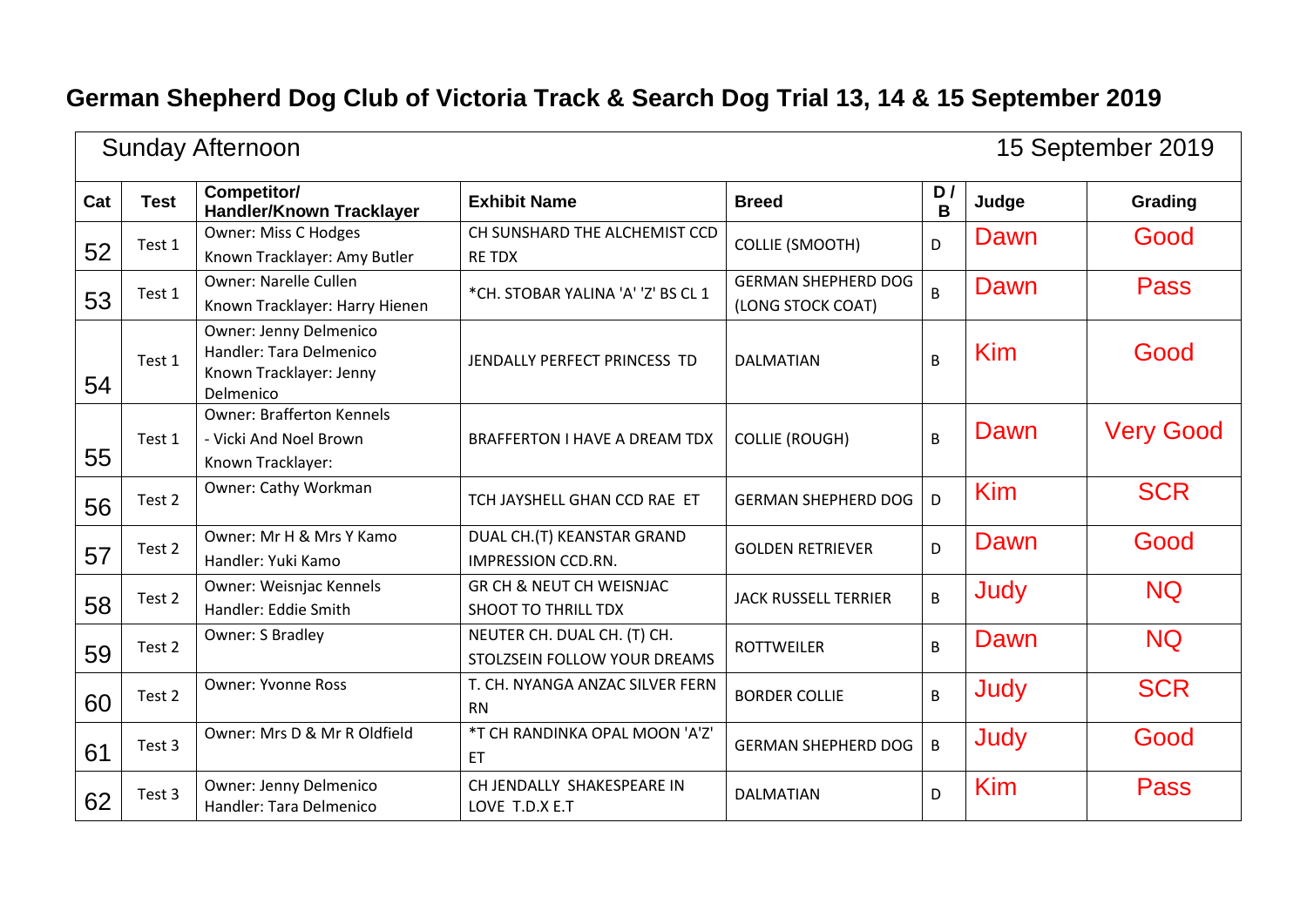÷.

| <b>Sunday Afternoon</b><br>15 September 2019 |             |                                                    |                                                      |                                      |     |            |                  |
|----------------------------------------------|-------------|----------------------------------------------------|------------------------------------------------------|--------------------------------------|-----|------------|------------------|
| Cat                                          | <b>Test</b> | Competitor/<br><b>Handler/Known Tracklayer</b>     | <b>Exhibit Name</b>                                  | <b>Breed</b>                         | D/B | Judge      | Grading          |
| 63                                           | Test 3      | Owner: Fyreside Kennels<br>Handler: Marg Cockburn  | T CH FYRESIDE HIGH SOCIETY (AI)                      | WEIMARANER                           | B   | Dawn       | Good             |
| 64                                           | Test 3      | Owner: Mr P J Keenan                               | T.CH KAPOSVARI SIENA ON POINT.<br>TD TDX             | <b>HUNGARIAN VIZSLA</b>              | B   | Judy       | Good             |
| 65                                           | Test 4      | <b>Owner: Carole Denehey</b>                       | T CH WAIWILTA RICCIARDO TSD                          | <b>PAPILLION</b>                     | D   | Dawn       | <b>Very Good</b> |
| 66                                           | Test 4      | <b>Owner: Miss C Hodges</b>                        | T. CH. TALCOTT HALLELUJAH CD RM                      | <b>COLLIE (ROUGH)</b>                | B   | Dawn       | Good             |
| 67                                           | Test 4      | Owner: E & J Smith<br>Handler: Eddie Smith         | DUAL CH T BOZEEB WHISKY BRAVO<br>AZ TSD              | <b>GERMAN SHEPHERD</b><br><b>DOG</b> | D   | Judy       | <b>Very Good</b> |
| 68                                           | Test 4      | Owner: Mr P & Mrs D Howard<br>Handler: Dawn Howard | T CH. KILLARA DOUBLE THE MONEY                       | <b>GOLDEN RETRIEVER</b>              | B   | Judy       | Good             |
| 69                                           | Test 4      | Owner: Mr M & Mrs L Klecka<br>Handler: Lynn Klecka | T CH TRIGOLDEN AT<br>MORNINGMYST (AI) TSD            | <b>GOLDEN RETRIEVER</b>              | B   | Kim        | Good             |
| 70                                           | Test 4      | Owner: Merrae Balaam                               | T CH. LUCSIMAMINA STELLA CCD<br><b>RN TSD</b>        | <b>LABRADOR</b><br><b>RETRIEVER</b>  | B   | Dawn       | <b>Very Good</b> |
| 71                                           | Test 5      | Owner: Dodo Kelly                                  | T.CH. KILLARA FIRST SEEKER CD.<br>NRD. ORA. RA. TSD. | <b>GOLDEN RETRIEVER</b>              | B   | <b>Kim</b> | <b>Pass</b>      |
| 72                                           | Test 5      | Owner: K Ayton, L Russell, N<br>Phillips           | NRC(A)CH KAGISO PRETTY<br>SAVANAH TDX TSD ET         | <b>ROTTWEILER</b>                    | B   | Dawn       | <b>SCR</b>       |